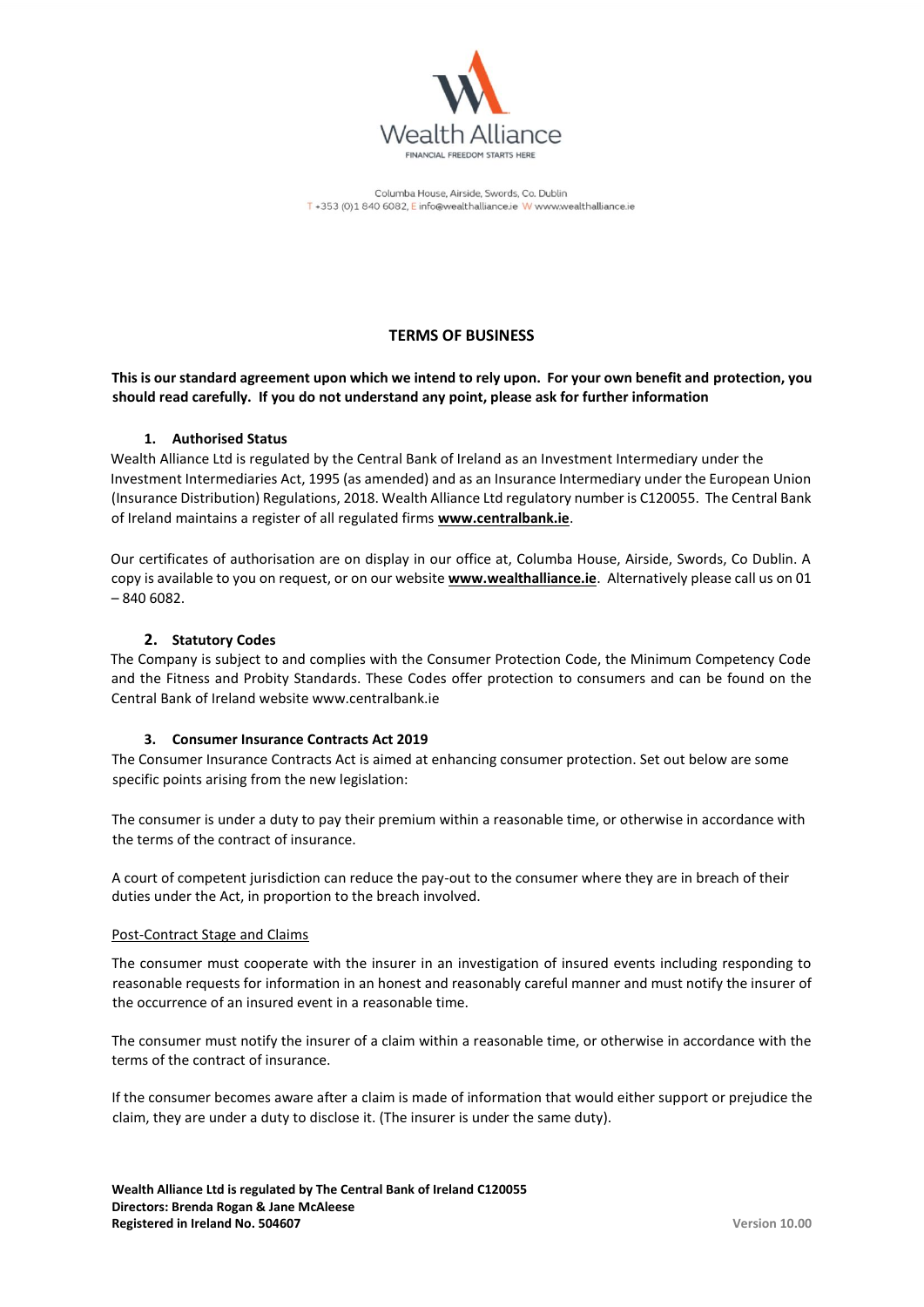If, when making a claim, a consumer provides information that is false or misleading in any material respect (and knows it to be false or misleading or consciously disregards whether it is) the insurer is entitled to refuse to pay and to terminate the contract.

Where an insurer becomes aware that a consumer has made a fraudulent claim, they must notify the consumer on paper or on another durable means advising that they are avoiding the contract of insurance. It will be treated as being terminated from the date of the submission of the fraudulent claim. The insurer may refuse all liability in respect of any claim made after the date of the fraudulent act, and the insurer is under no obligation to return any of the premiums paid under the contract.

Some additional provisions are outlined below:

You will be asked specific questions prior to taking out a policy. You are required to answer all questions asked by us, or the insurer, honestly and with reasonable care.

An insurer may repudiate liability or limit the claim payment if it establishes that there has been non-disclosure of material information and that the insurer would not have issued a policy or issued a policy on the terms on which it did if that information had been known to the insurer. Likewise, where there has been misrepresentation by a consumer, an insurer may, depending on the type of misrepresentation, reduce the amount of a claim or refuse to pay a claim.

A copy of an application form or proposal form, where such is relevant to the particular contract, will be provided to you showing the insurers specific questions and information required for underwriting purposes. You must review the document(s) provided and check that the answers you provided to insurers, or to us when assisting you to complete the application form or proposal form, are accurate. If any information or answer provided is incorrect you must notify us immediately.

#### **4. Our Services:**

Wealth Alliance Ltd provides financial planning advice and/or insurance, investment, and pension advice. Any advice or recommendations that we offer will be based on clients stated objectives and circumstances and takes into account any restrictions that clients wish to place. We will confirm to clients in writing the basis of our reasons for recommending any financial products.

Wealth Alliance Ltd is regulated and authorised by the Central Bank of Ireland to advise on and if appropriate arrange suitable life assurance, investment, savings & pension policies as well as non-life assurance solutions.

In relation to non-insurance-based investment products, other than bank deposit accounts, we provide advice on a limited analysis and non-independent basis, as we may receive remuneration from the product providers of such products. These products include structured products which may typically be listed bonds and shares, collective instruments, unit trusts, and tracker bonds. The product providers with which we currently hold agencies are Blackbee Investments, Quilter Cheviot, Conexim, Merrion and Davy Stockbrokers.

With the significant number of appointments, we hold we can offer our clients an extensive choice of suitable products on a fair and personal analysis basis that best serve their needs and circumstances. The Company does not have any 'tied' relationships with any institution that would compromise our ability to offer clients impartial advice and choice. We represent our customers when dealing with insurers.

All our CERTIFIED FINANCIAL PLANNER™ professionals are qualified financial advisors and members of the Financial Planning Standards Board Ireland and follow their strict code of conduct and ethics.

We are also member of Brokers Ireland. Wealth Alliance Ltd does not have a shareholding in any insurer and likewise no insurer has a shareholding in our firm.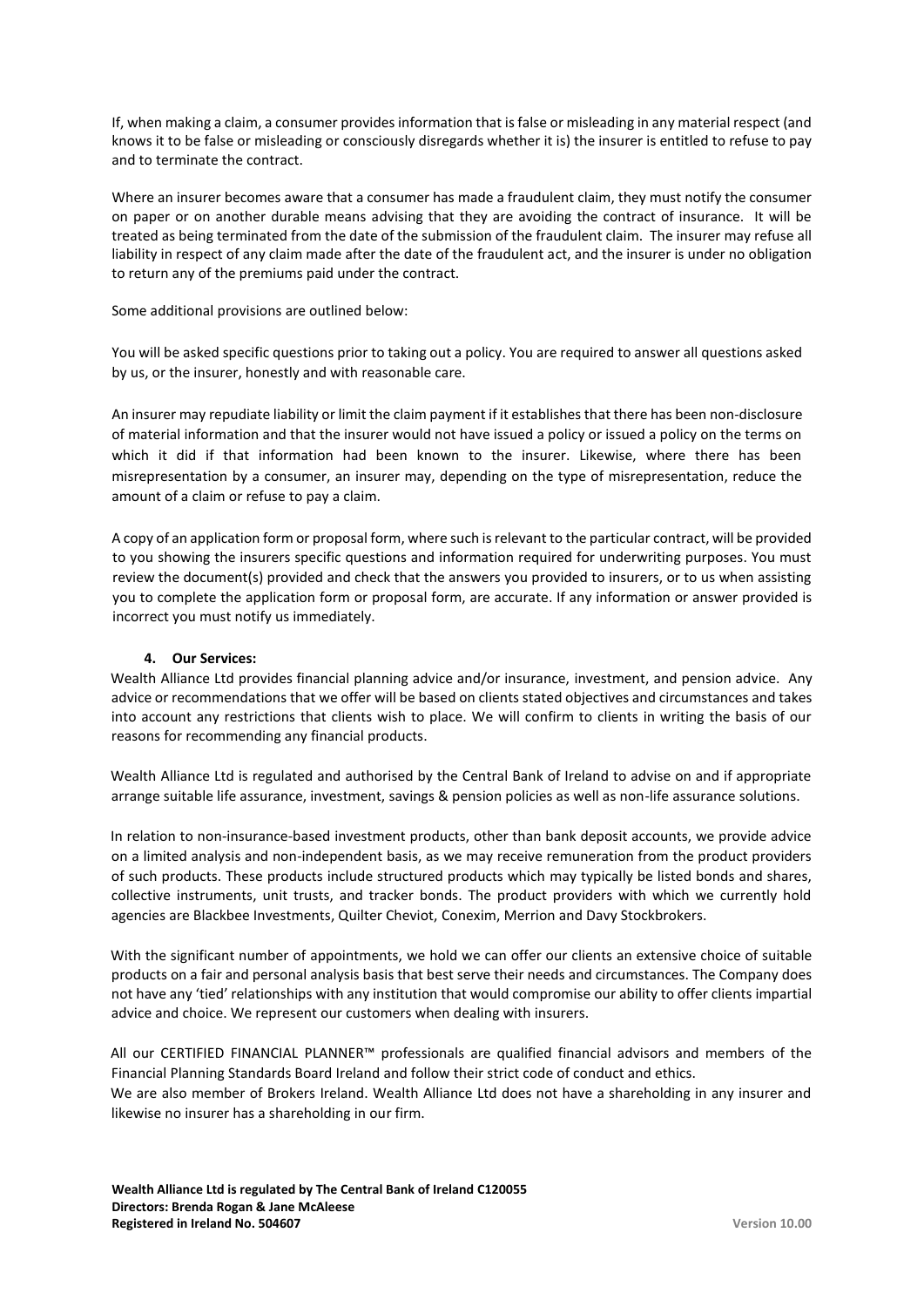## **5. Remuneration Policy**

### **Fee Option**

Our fees will be based on a combination of time needed to complete the required work, the complexity of the case and the specialist knowledge required. Wealth Alliance Ltd will agree the amount or basis of our invoices with clients in advance.

Fees are subject to VAT.

## **Commission**

Wealth Alliance Ltd may be remunerated by commission earned from insurers and product producers to whom orders are transmitted. Summary details of these payments will also be included in a product information document, where relevant, which you will receive before an application form for a product is completed, and extended details will also be included with your cooling-off letter, where relevant. Any additional charges for services rendered by our financial planning division will be clearly disclosed to the client in writing prior to the inception of the insurance and will be agreed with the consumer in writing.

We may receive additional remuneration from product producers based on volume business placed or otherwise. We may also receive renewal or trail commissions while your products remain inforce. All of these payments contribute to the overall cost of running our business and providing you with an ongoing service. Commissions are not offset against any fees chargeable unless agreed with you in writing.

If for any reason a client ceases to be a client of ours and we subsequently receive any amounts of commission, we shall be entitled to retain such amounts. It is the client's responsibility to notify any company from which we are receiving commission of your change of agent.

If we have arranged for your fee to be offset by commissions derived from a product which you subsequently cancel or cease to pay, and in consequence we are obliged to refund commissions paid to us, we reserve the right to charge you a fee to reimburse us for the amount of commission refunded.

The details of remuneration and commission arrangements are available on our website.

## **6. Client's instructions**

Clients' instructions may be communicated to Wealth Alliance Ltd orally, by email or in writing, if orally they should be subsequently confirmed in writing.

### **7. Policy Conditions**

A summary of your policy benefits is outlined in the financial plan and also disclosed in the policy schedule. The policy document details the specific terms and conditions of your policy. You should read them and keep it in a safe place in the event of a claim. If your understanding of the cover you have purchased or the investment you have made is different than that detailed in the policy document, then you should contact Wealth Alliance Limited orally and then in writing immediately.

### **8. Client Responsibilities**

The advice Wealth Alliance Limited offers is limited by reference to the disclosure of material facts provided by our clients.

In order for Wealth Alliance Limited to deliver the services agreed we will be dependent upon the information provided by our clients in a reasonable time frame.

Clients are also obliged to disclose any and all material facts when a policy is being taken out. If any new material facts come to light or there is a change in an existing one, then this event should be reported in a timely fashion. If you are in any doubt as to whether or not a particular event is material, please disclose the information. In the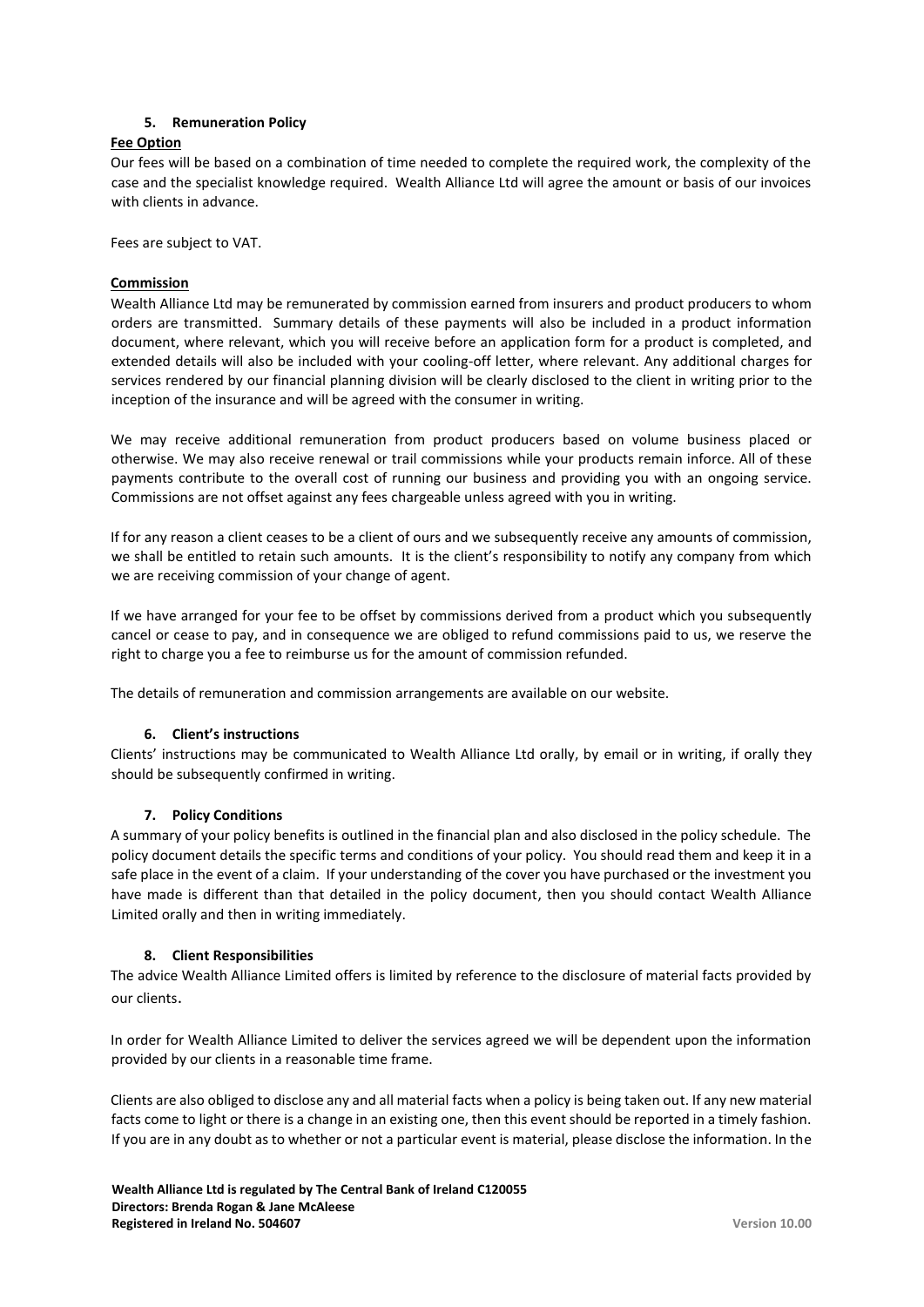case of a policy effected by a company then the directors of the company or any persons appointed by them are responsible for disclosing all material facts.

### **9. Ongoing Suitability of Investments/Insurance**

If we provide you with a periodic suitability assessment of insurance policies and financial instruments, this will be outlined in a separate Service Level Agreement which will be signed by you and us. Otherwise, we do not conduct periodic suitability assessments on an ongoing basis. However, it is in your best interests that you review, on a regular basis, the products which we have arranged for you. As your circumstances change, your needs will change.

You must advise us of those changes and request a review of the relevant policy or investment so that we can ensure that you are provided with up to date advice and products best suited to your needs. Failure to contact us in relation to changes in your circumstances or failure to request a review, may result in you having insufficient insurance cover and/or inappropriate investments.

#### **10. Consumer Protection**

We are members of the Investor Compensation Scheme established under Section 38 of the Investor Compensation Act 1998. The Act provides that compensation shall be paid to eligible investors (as defined in the Act) to the extent of 90% of an investor's net loss or €20,000, whichever is the lesser and is recognised as being eligible for compensation. Further details are available on request.

#### **11. Handling Clients' Money**

Wealth Alliance Limited will accept payments by cheque or Electronic Fund Transfer (EFT) in respect of all classes of insurance in the circumstances permitted under Section 25G of the Investment Intermediaries Act, 1995 and/or the European Union (Insurance Distribution) Regulations 2018.

Wealth Alliance does not handle client monies directly unless in settlement of an invoice for professional services raised by us.

### **12. Default on Payment by Clients**

The Company will exercise its legal rights to receive payments due to it from clients for business services provided. The Company will seek reimbursement for all payments made on behalf of clients where it has acted in good faith. Insurers may withdraw benefits or cover in the event of default on payment due under policies of insurance arranged for you. Please refer to policy documents and insurance product terms and conditions for details of such provisions.

#### **13. Conflict of Interest**

It is the policy of the firm to avoid any conflict of interest when providing business services to its clients. However, where an unavoidable conflict may arise we will advise you of this in writing before providing any business service. If you have not been advised of any such conflict you may assume that none arises.

#### **14. Receipts**

Wealth Alliance Limited shall issue a receipt for each non-negotiable or negotiable instrument or payment received. This is required under our regulatory obligations. These are issued with your protection in mind and should be stored safely.

#### **15. Complaints Procedure**

We ask that you make any complaint against the Company relating to business services provided by us in writing. We will acknowledge each complaint within 5 business days of the complaint being received. We will provide the complainant with the name of the Complaints Officer who will be the main point of contact until the complaint is satisfactorily resolved or cannot be processed any further. We will provide the complainant with a regular written update on the progress of the investigation of the complaint at intervals of not greater than 20 business days. We will attempt to investigate and resolve the complaint within 40 business days of having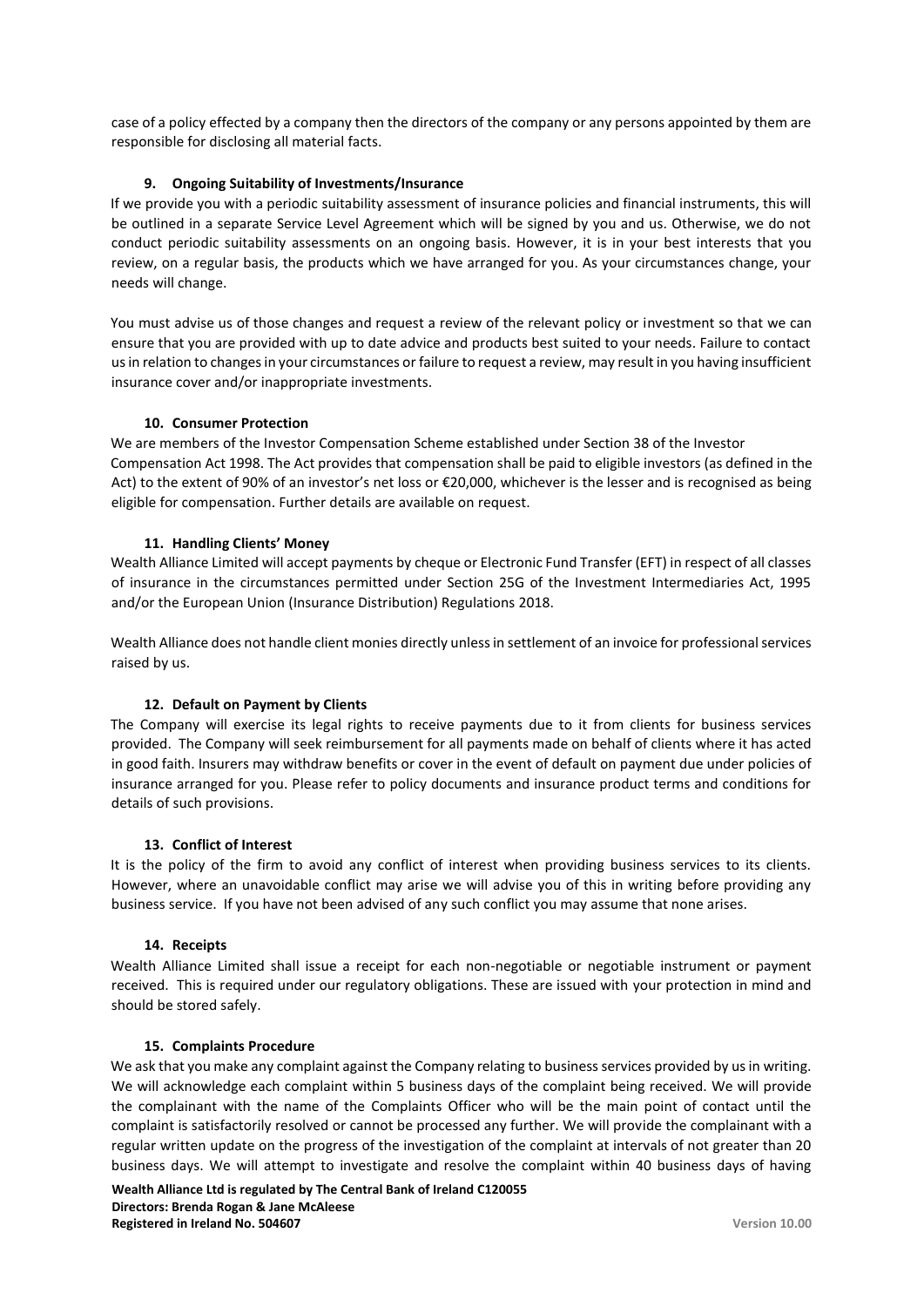received the complaint. When the 40 business days have elapsed, if the complaint is not resolved, we will inform the complainant of the anticipated timeframe within which we hope to resolve the complaint. We will also inform the complainant of their right to refer the matter to the Financial Services & Pensions Ombudsman's FSPO Tel.01-5677000

Where we resolve the complaint, we will advise the complainant in writing, within 5 business days of the completion of the investigation of the complaint, the outcome of the investigation and where applicable explain the terms of any offer or settlement being made. We will maintain an up to date record of all complaints including all relevant correspondence, records and any action taken. A copy of our complaints procedure is available on request.

### **16. Data Protection:**

Wealth Alliance is a Data Controller and Data Processor as defined in the Data Protection Acts 1988, 2003, and General Data Protection Regulation 2018. We collect your personal details in order to provide the highest standard of service to you. We take great care with the information provided; taking steps to keep it secure and to ensure it is used only for legitimate purposes. To fulfil these objectives we may share information with other affiliated professionals. Written consent will be sought in this instance. The information and other data provided to our office may be used to advise you of products and services we may offer from time to time.

### Type of Data collected:

Policy and investment information – Name, address, email address, telephone numbers, date of birth, gender, marital status or civil status, family circumstances, health status, financial objectives, financial circumstances (including assets, liabilities, income, expenditure, banking, insurances and investments), employment, medical information where necessary, PPS numbers, copy passport, drivers licence details, payment details, and property details. Where you provide us with personal contact information such as email address and telephone number(s), or if you are representing an organisation and provide us with a personal email address or phone number(s), we will use these contact details for corresponding with you, where appropriate, in relation to any product or service required at inception and for the ongoing servicing of your product(s) or services.

### Data Retention

The need to retain data varies widely with the type of data. Some data can be immediately deleted and some must be retained until reasonable retention for future need no longer exists. Since this can be somewhat subjective, a retention policy is important. Our retention policy is available upon request.

You have the right at any time to request a copy of any 'personal data' within the meaning of the Data Protection Act 1988 (as amended or re-enacted from time to time) that our office holds about you and to have any inaccuracies in that information corrected A Subject Access Request form is available on request. This must be completed and returned to our office with supporting documents to facilitate an Access Request.

### **17. Consumer Insurance Contracts Act 2019**

Certain provisions of the Consumer Insurance Contracts Act, aimed at enhancing consumer protection, are effective from 1 September 2020. Set out below are some specific points arising from the new legislation:

The consumer is under a duty to pay their premium within a reasonable time, or otherwise in accordance with the terms of the contract of insurance.

A court of competent jurisdiction can reduce the pay-out to the consumer where they are in breach of their duties under the Act, in proportion to the breach involved.

### Post-Contract Stage and Claims

The consumer must cooperate with the insurer in an investigation of insured events including responding to reasonable requests for information in an honest and reasonably careful manner and must notify the insurer of the occurrence of an insured event in a reasonable time.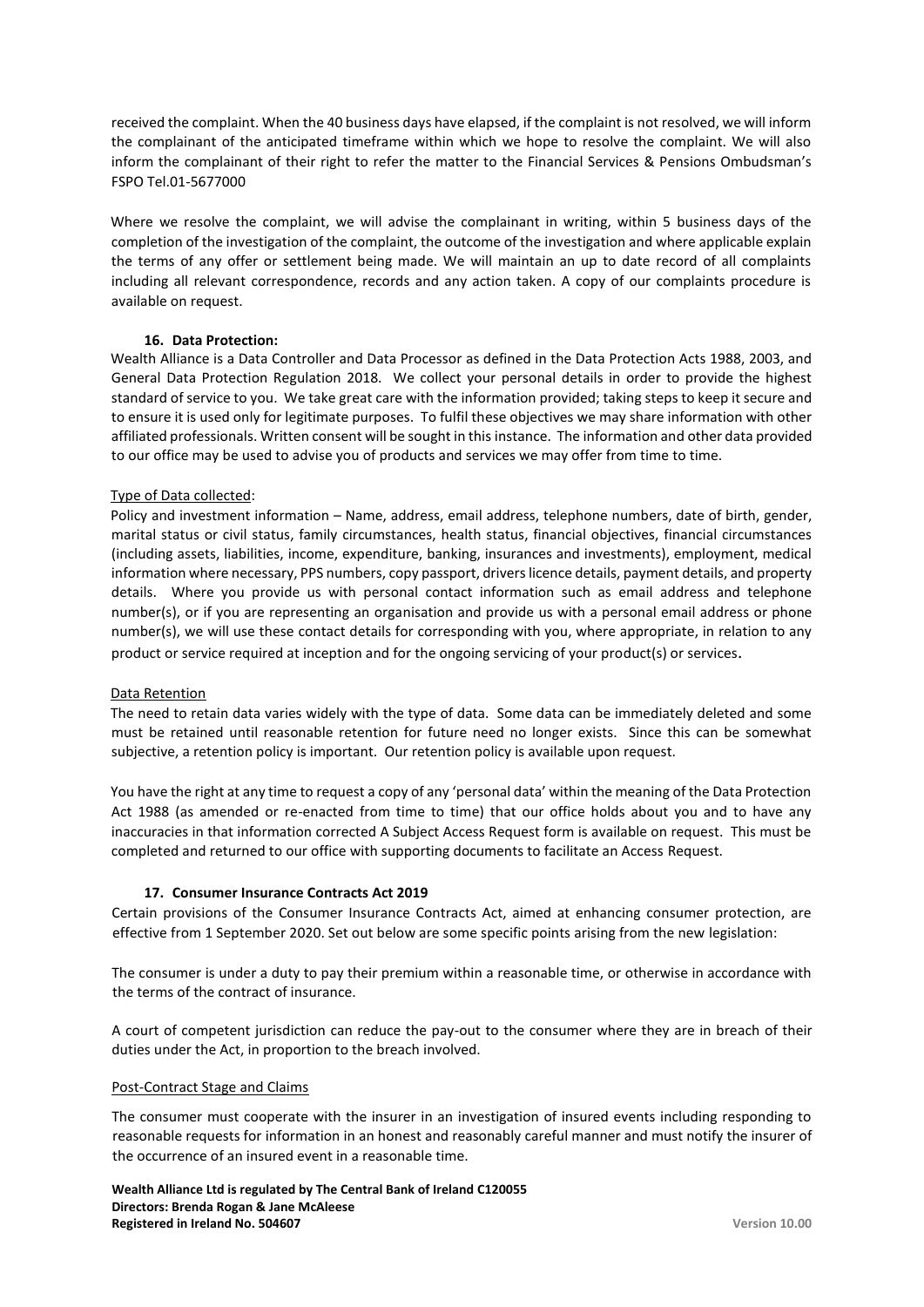The consumer must notify the insurer of a claim within a reasonable time, or otherwise in accordance with the terms of the contract of insurance.

If the consumer becomes aware after a claim is made of information that would either support or prejudice the claim, they are under a duty to disclose it. (The insurer is under the same duty).

If, when making a claim, a consumer provides information that is false or misleading in any material respect (and knows it to be false or misleading or consciously disregards whether it is) the insurer is entitled to refuse to pay and to terminate the contract.

Where an insurer becomes aware that a consumer has made a fraudulent claim, they must notify the consumer on paper or on another durable means advising that they are avoiding the contract of insurance. It will be treated as being terminated from the date of the submission of the fraudulent claim. The insurer may refuse all liability in respect of any claim made after the date of the fraudulent act, and the insurer is under no obligation to return any of the premiums paid under the contract.

### **18. Sustainable Finance Disclosure Regulation ('SFDR')**

This EU Regulation is effective 10 March 2021. As the area of the SFDR is new and evolving without sufficient information being currently available, we do not currently assess in detail the adverse impact of investment decisions on suitability when providing investment or insurance advice.

The key product providers with which we engage have developed responsible investment as part of their investment philosophies and sustainability policies. However, detailed information on specific fund recommendations we recommend is not always available.

As further information on the approach being taken by product providers, and their internal/external fund managers, becomes available over the course of the next year, we anticipate reviewing these areas in our assessments.

#### **19. Changes to these terms of business**

We will modify these terms of business from time to time by written notice to reflect our current practise and/or changes to regulatory requirements which we are obliged to meet.

These Terms of Business are effective from April 2021 until further notice.